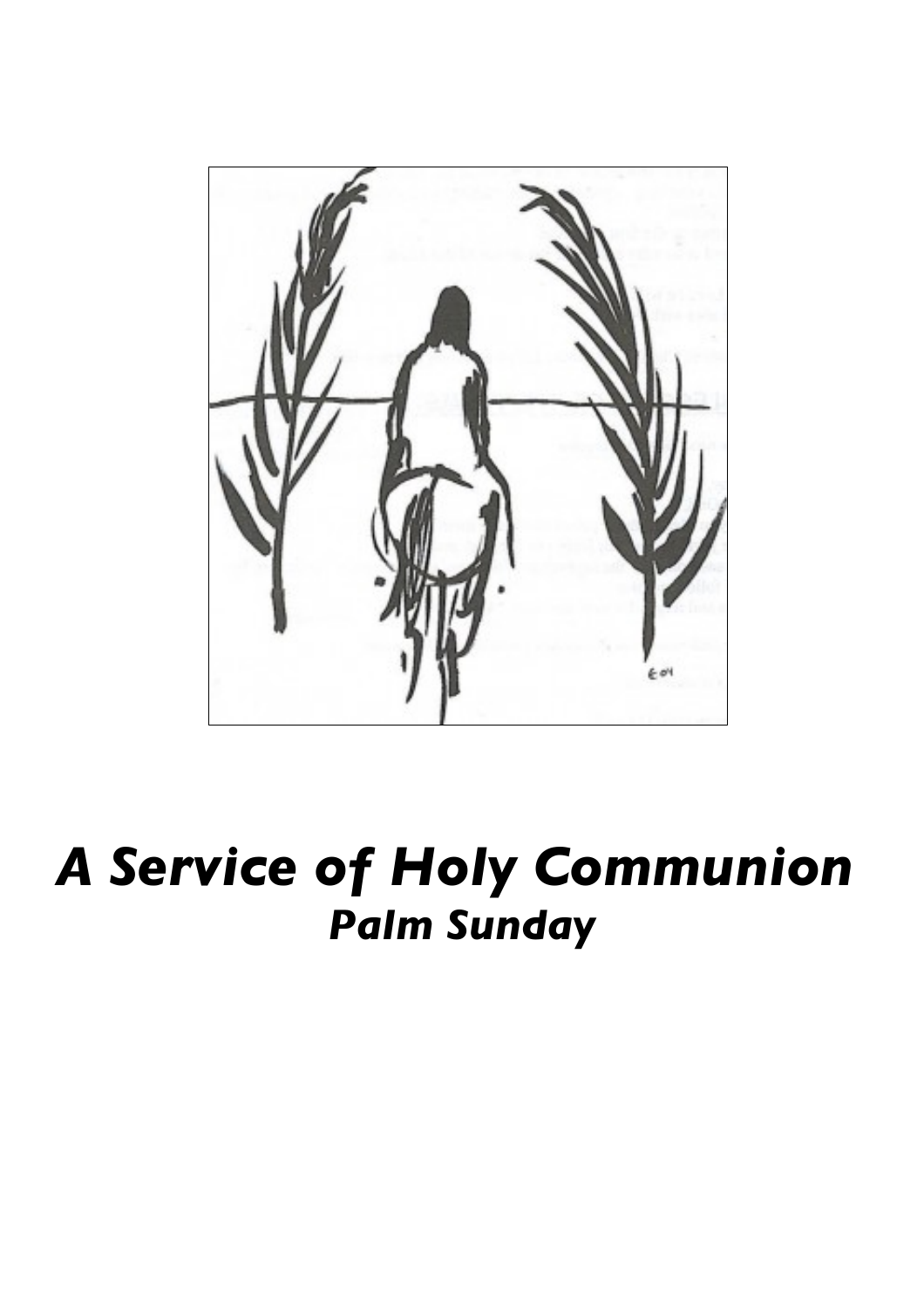**Welcome to St James,** the parish Church of Bulkington. Thank you for joining us today whether onsite or online. We are very glad to be with you.

**Holy Communion (or the Eucharist)** is the central act of Christian worship. Through our community celebration of the Eucharist, we tell the story of God with his people throughout history, and proclaim that this God, revealed to us in Jesus Christ, is real among us. **Palm Sunday** marks the beginning of **Holy Week,**  where we follow Jesus in his journey from entering into Jerusalem to the empty tomb. Our prayer in following is that we would become more like Jesus.

**This service is being livestreamed** so that as many as would like to can be part of our worship.

## **Please give generously to support St James.** You can

- - Join the Parish Giving Scheme (please speak to Rev Charles about this)
- Online at https://tinyurl.com/y5o6gncq (the QR code will take you to this page)
- Make an electronic donation via bank transfer or standing order.
- Place a cash donation (white or brown envelope) in the plate on the way into or out of Church.

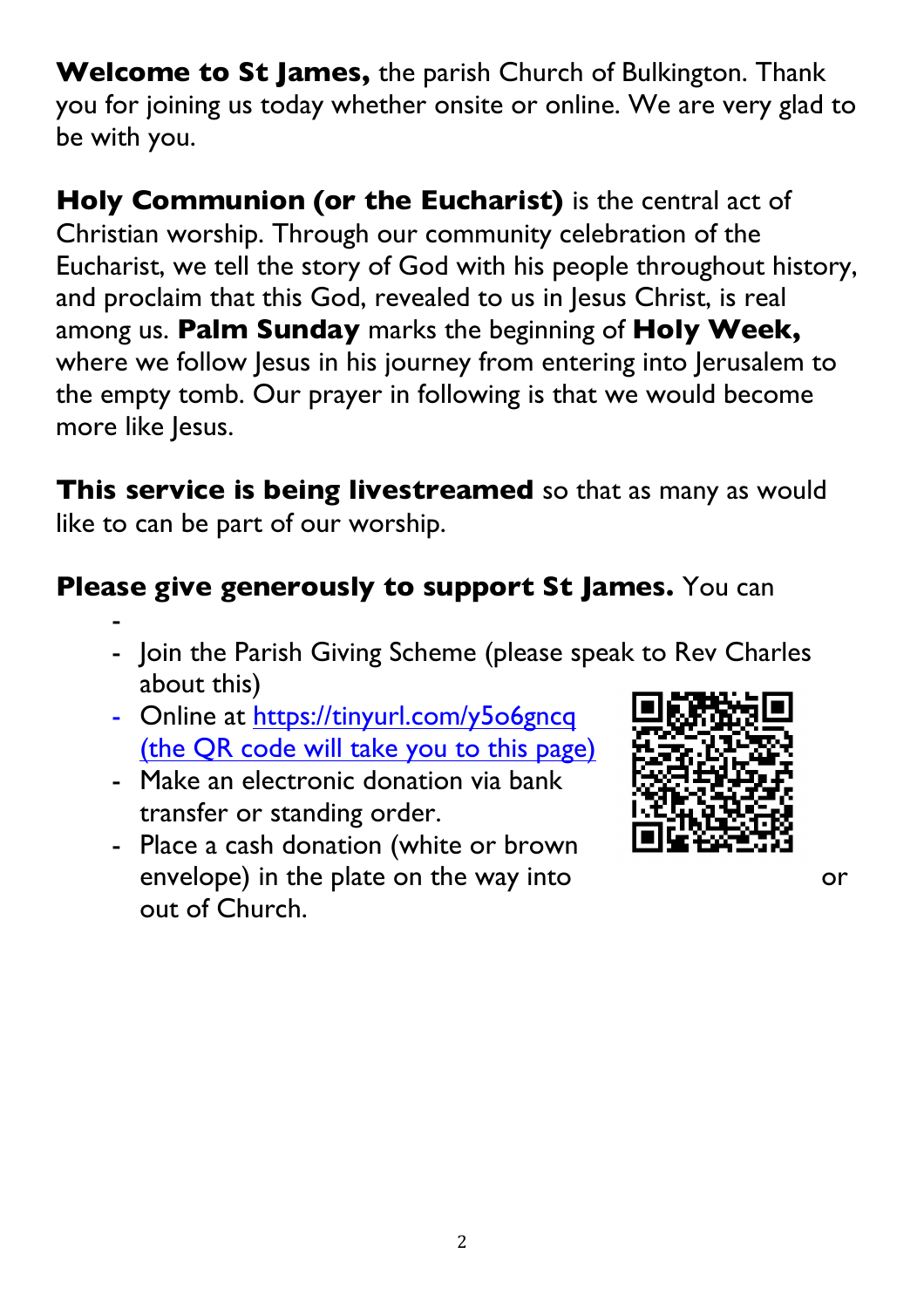# *Commemoration of the Lord's Entry into Jerusalem*

*We gather at St James CofE Academy:*

Hosanna to the Son of David, the King of Israel. Blessed is he who comes in the name of the Lord. Hosanna in the highest.

### **The Greeting**

The Lord be with you *All:* **and also with you.**

#### **Introduction**

Dear brothers and sisters in Christ, during Lent we have been preparing by works of love and self-sacrifice for the celebration of our Lord's death and resurrection. Today we come together to begin this solemn celebration in union with the Church throughout the world. Christ enters his own city to complete his work as our Saviour, to suffer, to die, and to rise again. Let us go with him in faith and love, so that, united with him in his sufferings, we may share his risen life.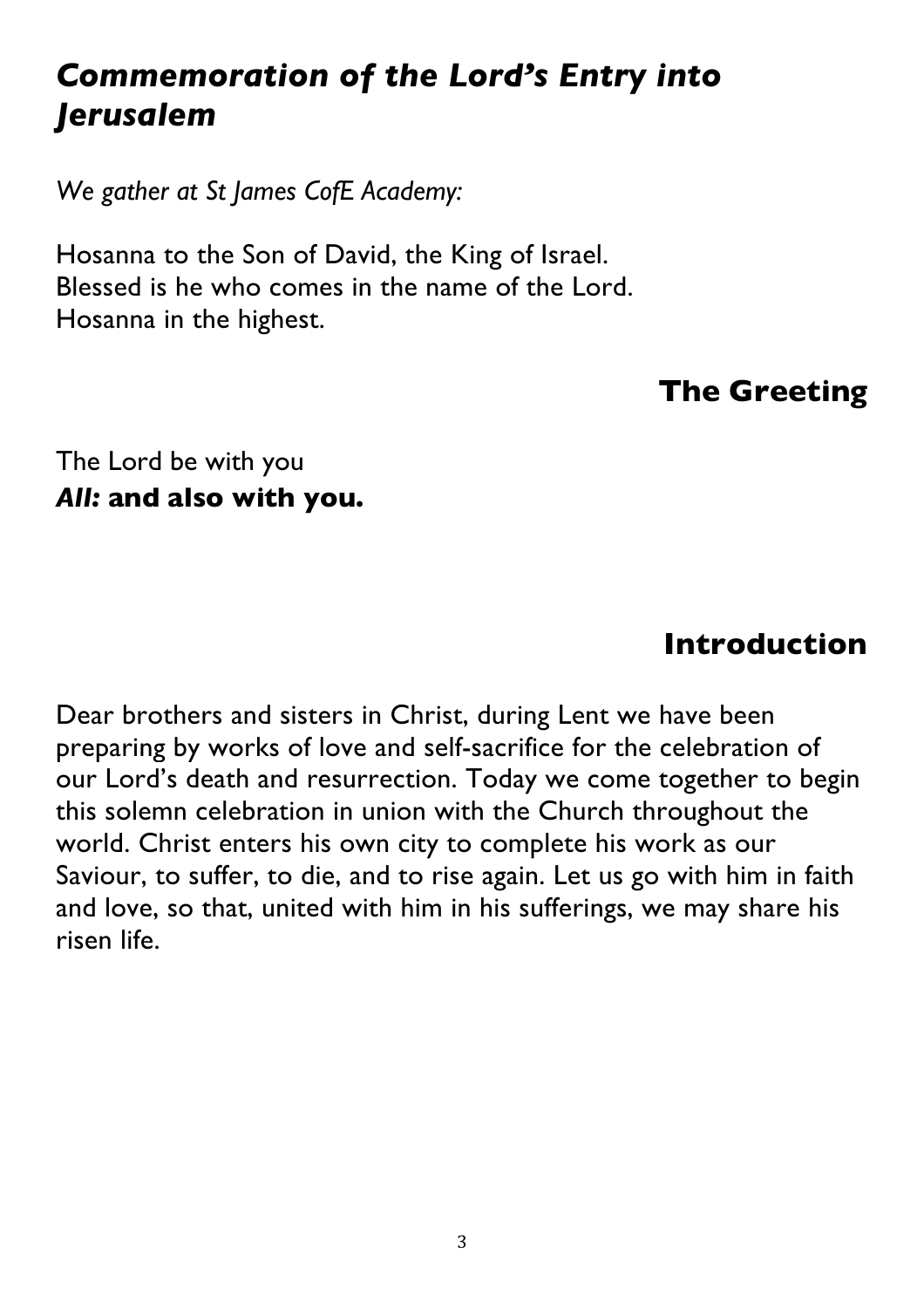*We are invited to hold our palm crosses up and this prayer is prayed:*

God our Saviour,

whose Son Jesus Christ entered Jerusalem as Messiah to suffer and to die;

let these palms be for us signs of his victory and grant that we who bear them in his name may ever hail him as our King, and follow him in the way that leads to eternal life; who is alive and reigns with you, in the unity of the Holy Spirit, one God, now and for ever.

# **The Palm Gospel – Luke 19:28-40**

*When the Gospel is announced the reader says* Hear the Gospel of our Lord Jesus Christ according to Luke. *All***: Glory to you, O Lord.**

**<sup>28</sup>** After he had said this, he went on ahead, going up to Jerusalem.

**<sup>29</sup>** When he had come near Bethphage and Bethany, at the place called the Mount of Olives, he sent two of the disciples, **<sup>30</sup>** saying, 'Go into the village ahead of you, and as you enter it you will find tied there a colt that has never been ridden. Untie it and bring it here. **<sup>31</sup>** If anyone asks you, "Why are you untying it?" just say this: "The Lord needs it."' **<sup>32</sup>** So those who were sent departed and found it as he had told them. **<sup>33</sup>** As they were untying the colt, its owners asked them, 'Why are you untying the colt?' **<sup>34</sup>** They said, 'The Lord needs it.' **<sup>35</sup>** Then they brought it to Jesus; and after throwing their cloaks on the colt, they set Jesus on it. **<sup>36</sup>** As he rode along, people kept spreading their cloaks on the road. **<sup>37</sup>** As he was now approaching the path down from the Mount of Olives, the whole multitude of the disciples began to praise God joyfully with a loud voice for all the deeds of power that they had seen, **<sup>38</sup>** saying,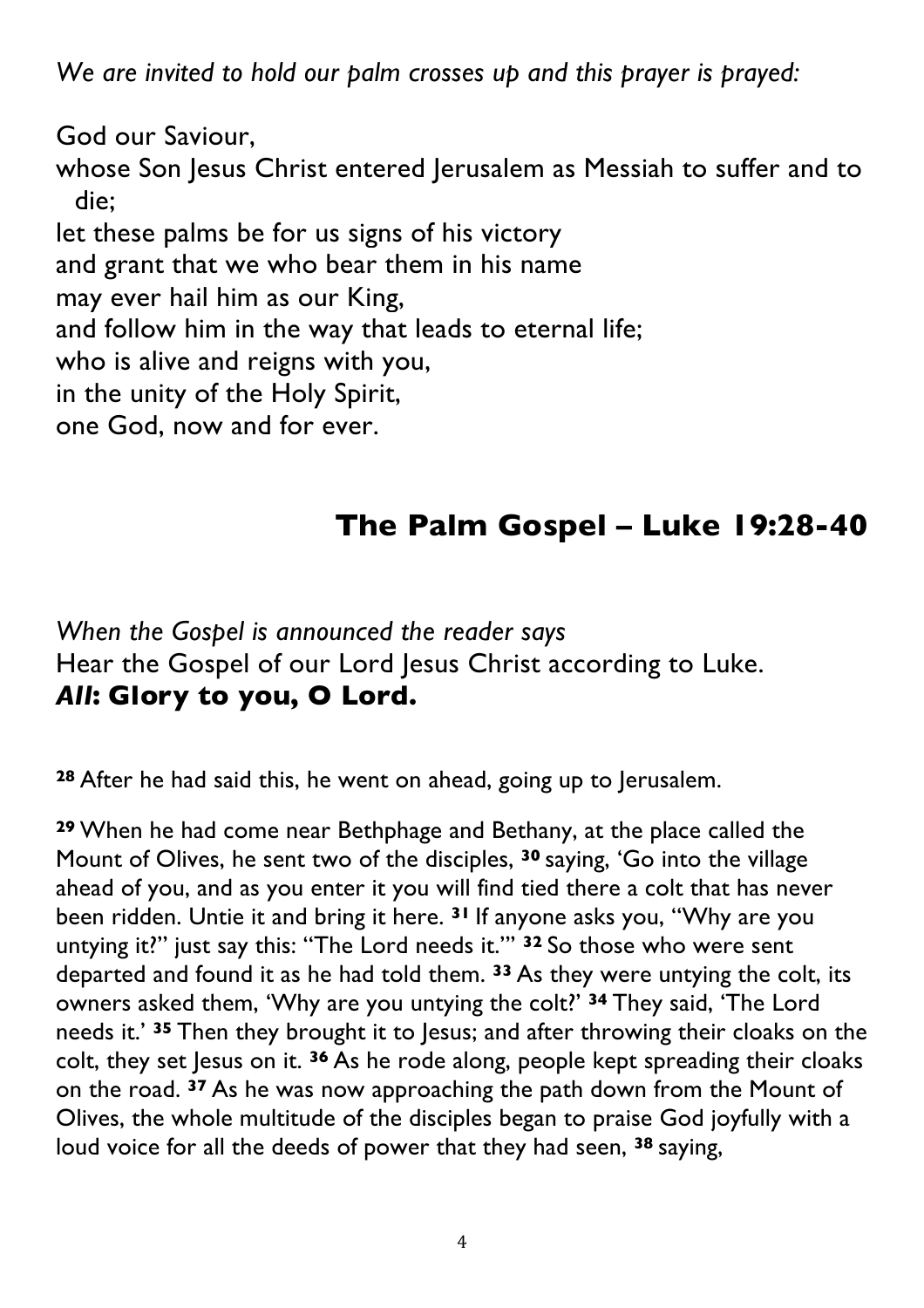'Blessed is the king who comes in the name of the Lord! Peace in heaven, and glory in the highest heaven!'

**<sup>39</sup>** Some of the Pharisees in the crowd said to him, 'Teacher, order your disciples to stop.' **<sup>40</sup>** He answered, 'I tell you, if these were silent, the stones would shout out.'

*At the end*

This is the Gospel of the Lord. *All***: Praise to you, O Christ.**

## **The Procession**

Let us go forth, praising Jesus our Messiah

*We process to Church, singing as we go:*

# **Processional Hymn – Lift High the Cross**

*Lift high the cross, the love of Christ proclaim till all the world adore his sacred name.* 

- 1 Come, let us follow where our Captain trod, our King victorious, Christ the Son of God.
- 2 O Lord, once lifted on the glorious tree, as thou hast promised, draw us unto thee.
- 3 Let every race and every language tell of him who saves our souls from death and hell.
- 4 Set up thy throne, that earth's despair may cease beneath the shadow of its healing peace.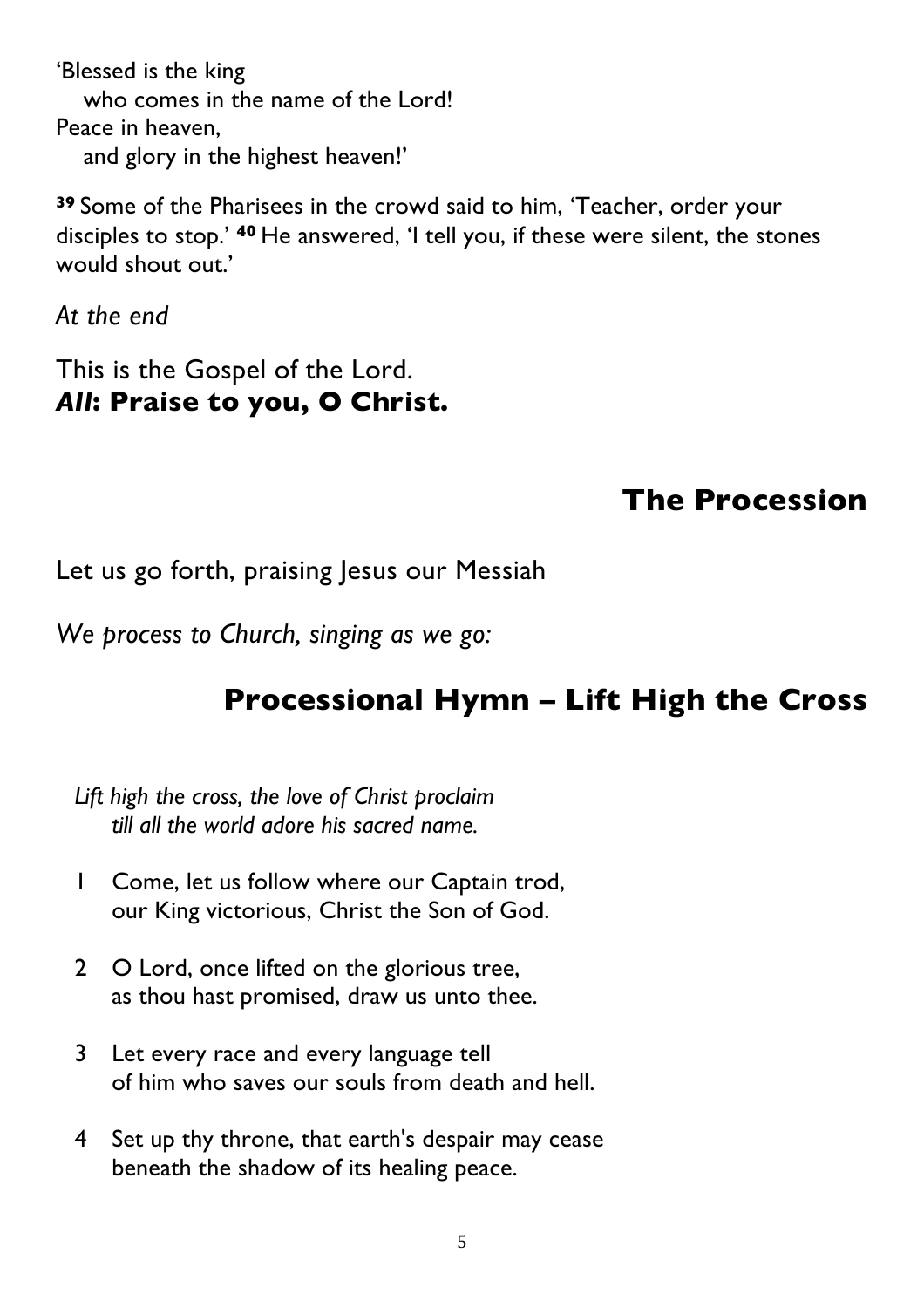5 For thy blest cross which doth for all atone creation's praises rise before thy throne.

*Michael Robert Newbolt (1874-1956), George William Kitchin (1827-1912)*

# *The Gathering*

Hosanna to the Son of David, the King of Israel. Blessed is he who comes in the name of the Lord. Hosanna in the highest.

# **The Greeting**

The Lord be with you *All:* **and also with you.**

# **Confession and Absolution**

Lord Jesus Christ, we confess we have failed you as did your first disciples. We ask for your mercy and your help.

When we take our ease rather than watch with you: Lord, forgive us. *All:* **Christ have mercy.**

When we bestow a kiss of peace yet nurse enmity in our hearts: Lord, forgive us. *All:* **Christ have mercy.**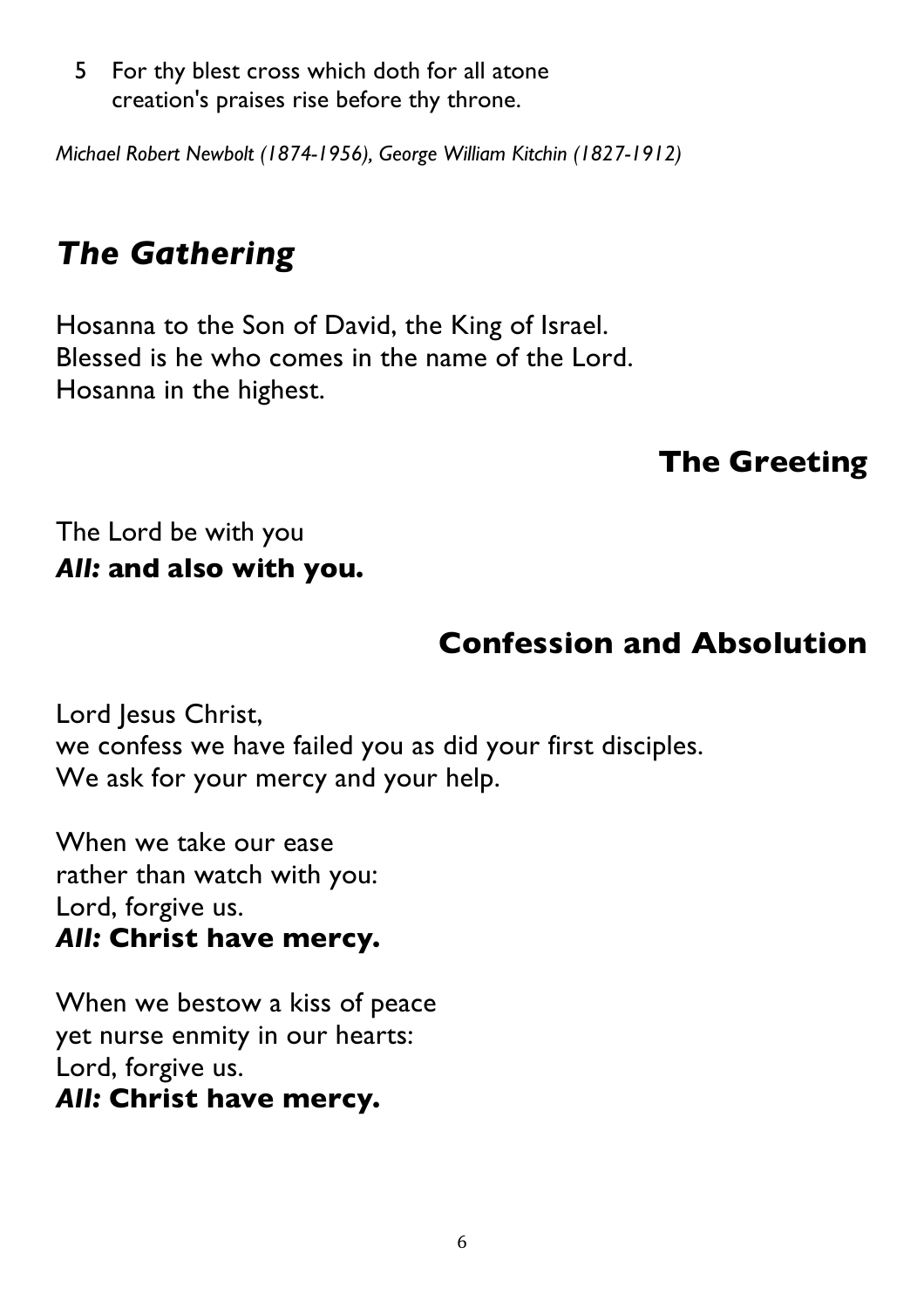When we strike at those who hurt us rather than stretch out our hands to bless: Lord, forgive us. *All:* **Christ have mercy.**

When we deny that we know you for fear of the world and its scorn: Lord, forgive us. *All:* **Christ have mercy.**

Almighty God, who forgives all who truly repent, have mercy upon *you*, pardon and deliver *you* from all *your* sins, confirm and strengthen *you* in all goodness, and keep *you* in life eternal; through Jesus Christ our Lord. *All:* **Amen.**

# **The Collect**

*We spend a moment in quiet prayer and then Rev Charles prays:* 

True and humble king, hailed by the crowd as Messiah: grant us the faith to know you and love you, that we may be found beside you on the way of the cross, which is the path of glory. *All:* **Amen.**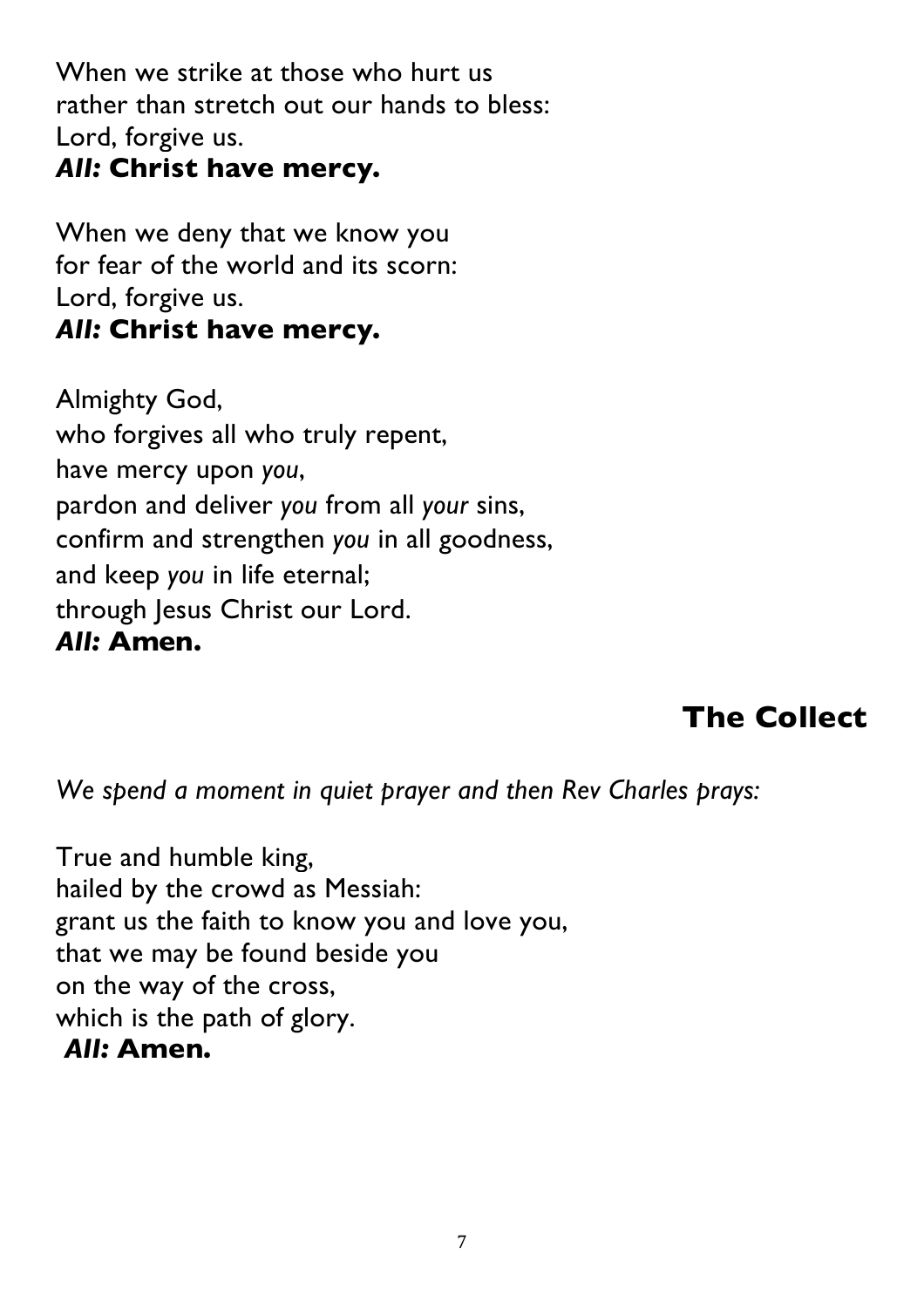# *The Liturgy of the Word*

### **Luke 19:28-40**

**<sup>28</sup>** After he had said this, he went on ahead, going up to Jerusalem.

**<sup>29</sup>** When he had come near Bethphage and Bethany, at the place called the Mount of Olives, he sent two of the disciples, **<sup>30</sup>** saying, 'Go into the village ahead of you, and as you enter it you will find tied there a colt that has never been ridden. Untie it and bring it here. **<sup>31</sup>** If anyone asks you, "Why are you untying it?" just say this: "The Lord needs it."' **<sup>32</sup>** So those who were sent departed and found it as he had told them. **<sup>33</sup>** As they were untying the colt, its owners asked them, 'Why are you untying the colt?' **<sup>34</sup>** They said, 'The Lord needs it.' **<sup>35</sup>** Then they brought it to Jesus; and after throwing their cloaks on the colt, they set Jesus on it. **<sup>36</sup>** As he rode along, people kept spreading their cloaks on the road. **<sup>37</sup>** As he was now approaching the path down from the Mount of Olives, the whole multitude of the disciples began to praise God joyfully with a loud voice for all the deeds of power that they had seen, **<sup>38</sup>** saying,

'Blessed is the king who comes in the name of the Lord! Peace in heaven, and glory in the highest heaven!'

**<sup>39</sup>** Some of the Pharisees in the crowd said to him, 'Teacher, order your disciples to stop.' **<sup>40</sup>** He answered, 'I tell you, if these were silent, the stones would shout out.'

This is the word of the Lord

#### *All:* **Thanks be to God.**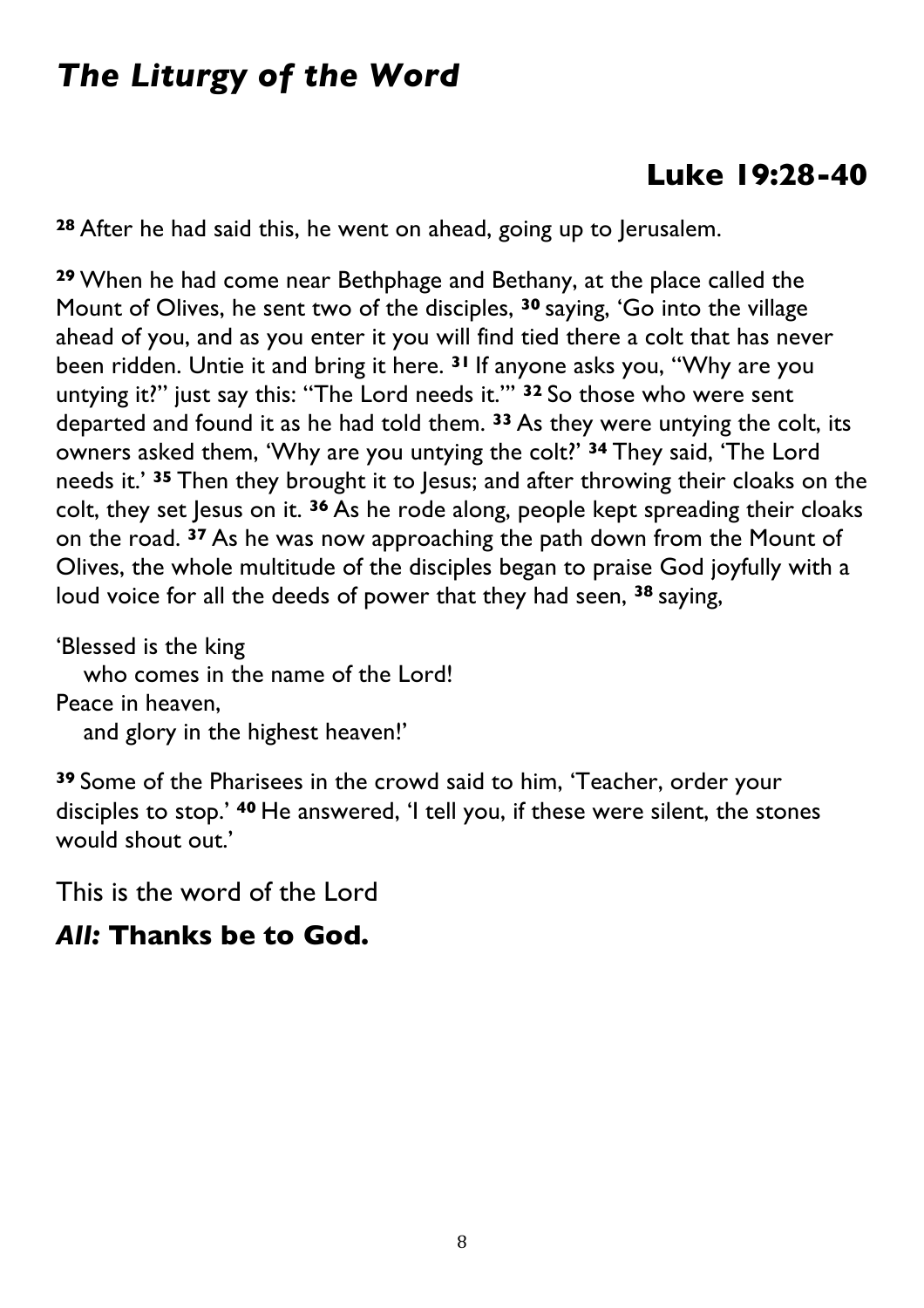## **Philippians 2:5-11**

<sup>5</sup> Let the same mind be in you that was<sup>[a]</sup> in Christ Jesus,

**<sup>6</sup>** who, though he was in the form of God, did not regard equality with God as something to be exploited, **<sup>7</sup>** but emptied himself, taking the form of a slave, being born in human likeness. And being found in human form, **<sup>8</sup>** he humbled himself and became obedient to the point of death even death on a cross. **<sup>9</sup>** Therefore God also highly exalted him and gave him the name that is above every name, **<sup>10</sup>** so that at the name of Jesus every knee should bend, in heaven and on earth and under the earth, **<sup>11</sup>** and every tongue should confess that Jesus Christ is Lord,

to the glory of God the Father.

This is the word of the Lord

#### *All:* **Thanks be to God.**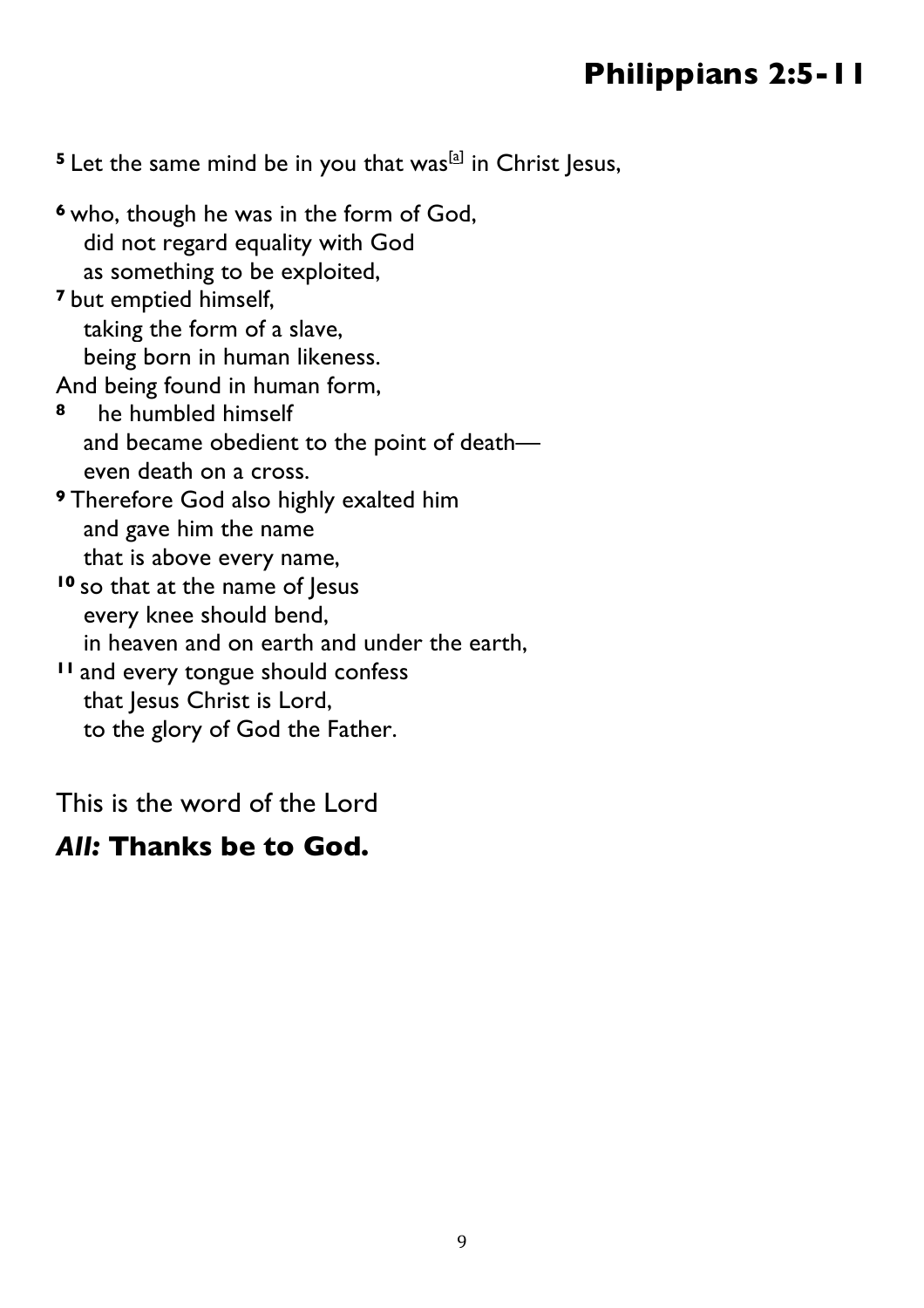## **Hymn – Ride on, Ride on in Majesty**

- 1 Ride on, ride on in majesty! Hark, all the tribes hosanna cry. Thy humble beast pursues his road with palms and scattered garments strowed.
- 2 Ride on, ride on in majesty! In lowly pomp ride on to die: O Christ, thy triumphs now begin o'er captive death and conquered sin.
- 3 Ride on, ride on in majesty! the wingèd squadrons of the sky look down with sad and wondering eyes to see the approaching sacrifice.
- 4 Ride on, ride on in majesty! The last and fiercest strife is nigh: the Father on his sapphire throne awaits his own anointed Son.
- 5 Ride on, ride on in majesty! in lowly pomp ride on to die; bow thy meek head to mortal pain, then take, O God, thy power, and reign.

*Henry Hart Milman (1791-1868)*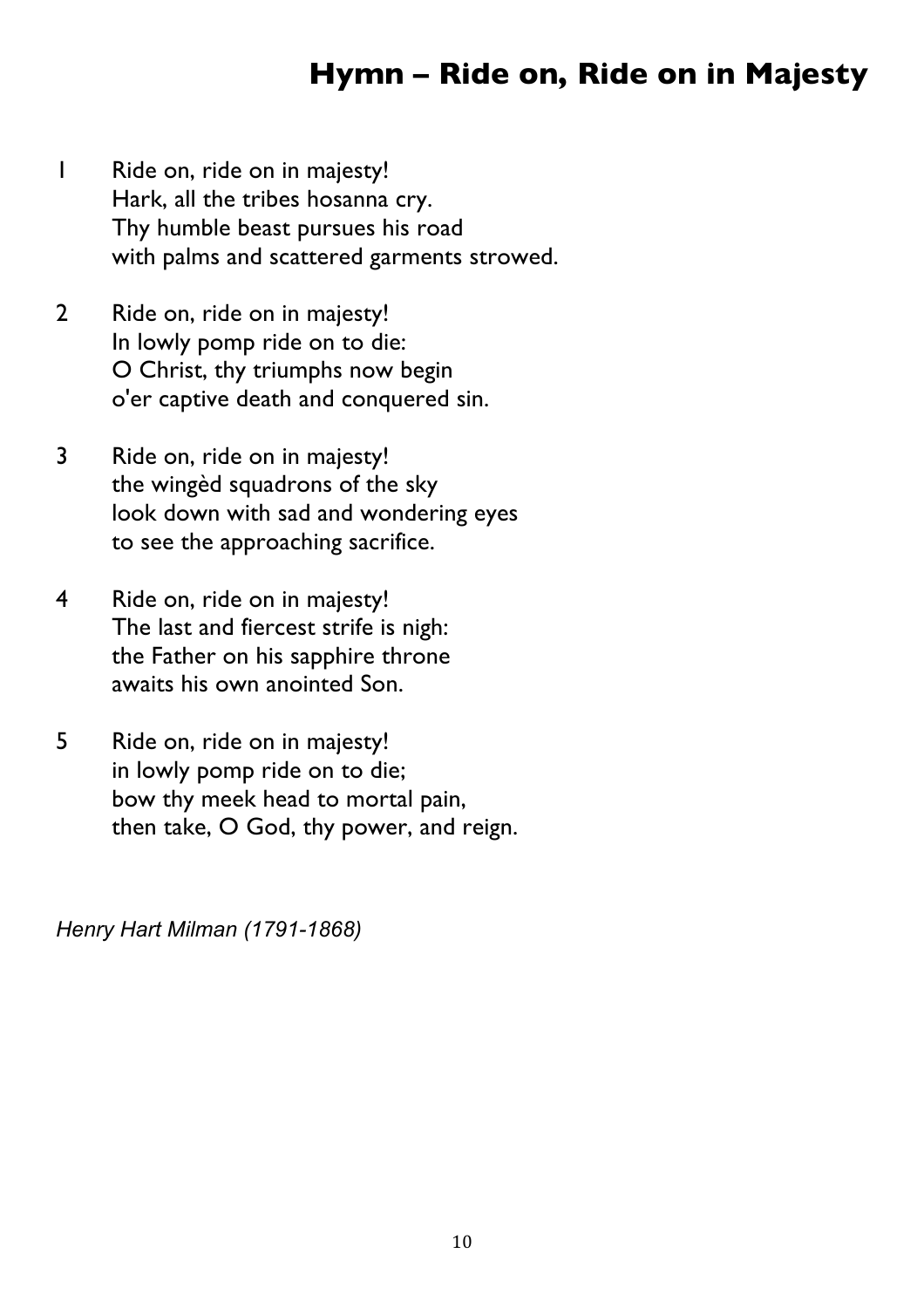## **The Passion Reading – Luke 22:14-23:56**

*When the Passion is announced the reader says* The Passion of our Lord Jesus Christ according to Luke. *All***: Glory to you, O Lord.**

*During the service, the Passion Reading will be presented as a drama acted out and filmed by the Worship Council of St James CofE Academy. You might like to immerse yourself in the whole story later on:*

**<sup>14</sup>** When the hour came, he took his place at the table, and the apostles with him. **<sup>15</sup>** He said to them, 'I have eagerly desired to eat this Passover with you before I suffer; **<sup>16</sup>** for I tell you, I will not eat it until it is fulfilled in the kingdom of God.' **<sup>17</sup>** Then he took a cup, and after giving thanks he said, 'Take this and divide it among yourselves; **<sup>18</sup>** for I tell you that from now on I will not drink of the fruit of the vine until the kingdom of God comes.' **<sup>19</sup>** Then he took a loaf of bread, and when he had given thanks, he broke it and gave it to them, saying, 'This is my body, which is given for you. Do this in remembrance of me.' **<sup>20</sup>** And he did the same with the cup after supper, saying, 'This cup that is poured out for you is the new covenant in my blood. **<sup>21</sup>** But see, the one who betrays me is with me, and his hand is on the table. **<sup>22</sup>** For the Son of Man is going as it has been determined, but woe to that one by whom he is betrayed!' **<sup>23</sup>** Then they began to ask one another which one of them it could be who would do this.

**<sup>24</sup>** A dispute also arose among them as to which one of them was to be regarded as the greatest. **<sup>25</sup>** But he said to them, 'The kings of the Gentiles lord it over them; and those in authority over them are called benefactors. **<sup>26</sup>** But not so with you; rather the greatest among you must become like the youngest, and the leader like one who serves. **<sup>27</sup>** For who is greater, the one who is at the table or the one who serves? Is it not the one at the table? But I am among you as one who serves.

**<sup>28</sup>** 'You are those who have stood by me in my trials; **<sup>29</sup>** and I confer on you, just as my Father has conferred on me, a kingdom, **<sup>30</sup>** so that you may eat and drink at my table in my kingdom, and you will sit on thrones judging the twelve tribes of Israel.

**<sup>31</sup>** 'Simon, Simon, listen! Satan has demanded to sift all of you like wheat, **<sup>32</sup>** but I have prayed for you that your own faith may not fail; and you, when once you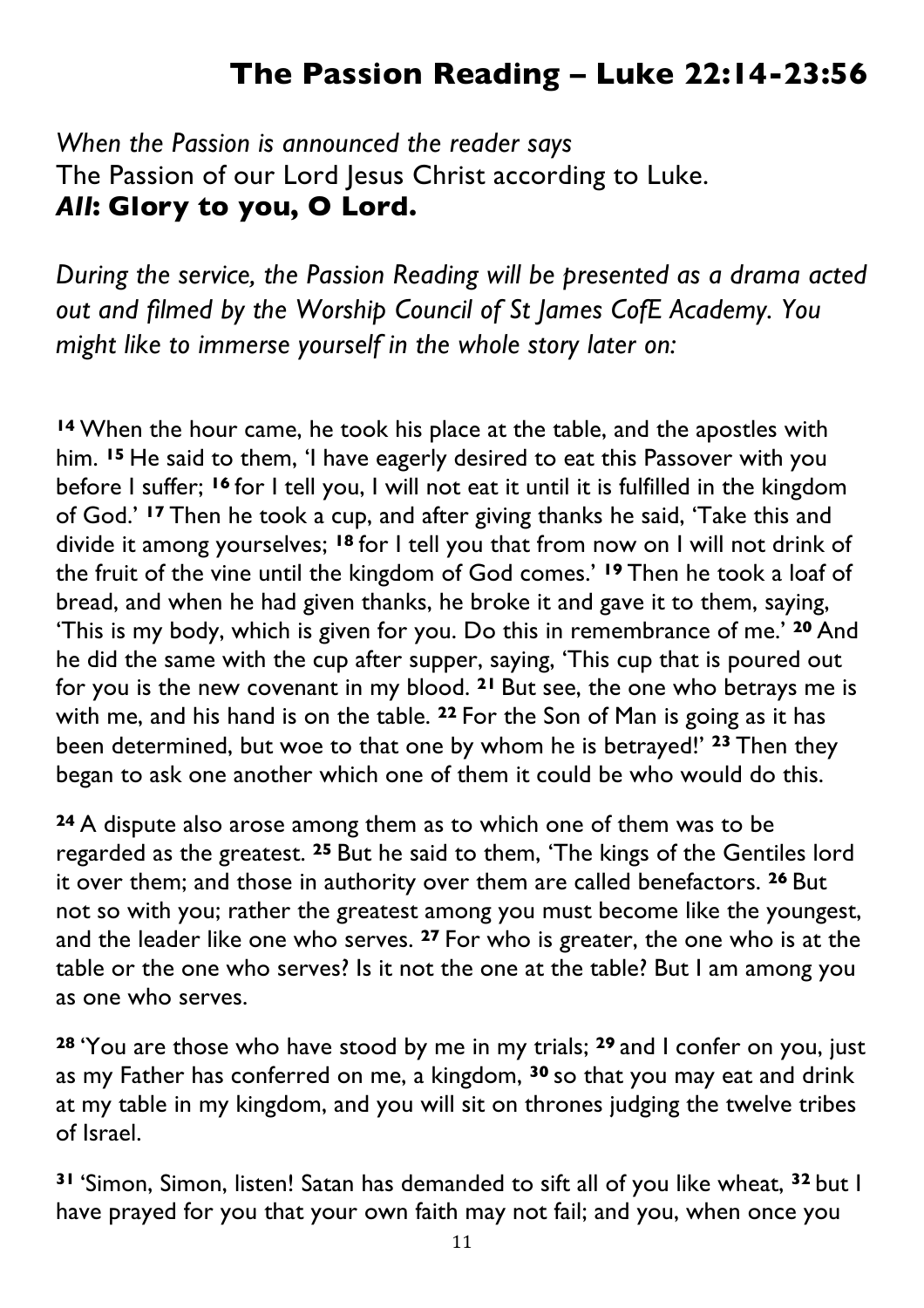have turned back, strengthen your brothers.' **<sup>33</sup>** And he said to him, 'Lord, I am ready to go with you to prison and to death!' **<sup>34</sup>** Jesus said, 'I tell you, Peter, the cock will not crow this day, until you have denied three times that you know me.'

**<sup>35</sup>** He said to them, 'When I sent you out without a purse, bag, or sandals, did you lack anything?' They said, 'No, not a thing.' **<sup>36</sup>** He said to them, 'But now, the one who has a purse must take it, and likewise a bag. And the one who has no sword must sell his cloak and buy one. **<sup>37</sup>** For I tell you, this scripture must be fulfilled in me, "And he was counted among the lawless"; and indeed what is written about me is being fulfilled.' **<sup>38</sup>** They said, 'Lord, look, here are two swords.' He replied, 'It is enough.'

**<sup>39</sup>** He came out and went, as was his custom, to the Mount of Olives; and the disciples followed him. **<sup>40</sup>** When he reached the place, he said to them, 'Pray that you may not come into the time of trial.' **<sup>41</sup>** Then he withdrew from them about a stone's throw, knelt down, and prayed, **<sup>42</sup>** 'Father, if you are willing, remove this cup from me; yet, not my will but yours be done.' [[**<sup>43</sup>** Then an angel from heaven appeared to him and gave him strength. **<sup>44</sup>** In his anguish he prayed more earnestly, and his sweat became like great drops of blood falling down on the ground.]] **<sup>45</sup>** When he got up from prayer, he came to the disciples and found them sleeping because of grief, **<sup>46</sup>** and he said to them, 'Why are you sleeping? Get up and pray that you may not come into the time of trial.

**<sup>47</sup>** While he was still speaking, suddenly a crowd came, and the one called Judas, one of the twelve, was leading them. He approached Jesus to kiss him; **<sup>48</sup>** but Jesus said to him, 'Judas, is it with a kiss that you are betraying the Son of Man?' **<sup>49</sup>** When those who were around him saw what was coming, they asked, 'Lord, should we strike with the sword?' **<sup>50</sup>** Then one of them struck the slave of the high priest and cut off his right ear. **<sup>51</sup>** But Jesus said, 'No more of this!' And he touched his ear and healed him. **<sup>52</sup>** Then Jesus said to the chief priests, the officers of the temple police, and the elders who had come for him, 'Have you come out with swords and clubs as if I were a bandit? **<sup>53</sup>** When I was with you day after day in the temple, you did not lay hands on me. But this is your hour, and the power of darkness!'

**<sup>54</sup>** Then they seized him and led him away, bringing him into the high priest's house. But Peter was following at a distance. **<sup>55</sup>** When they had kindled a fire in the middle of the courtyard and sat down together, Peter sat among them. **<sup>56</sup>** Then a servant-girl, seeing him in the firelight, stared at him and said, 'This man also was with him.' **<sup>57</sup>** But he denied it, saying, 'Woman, I do not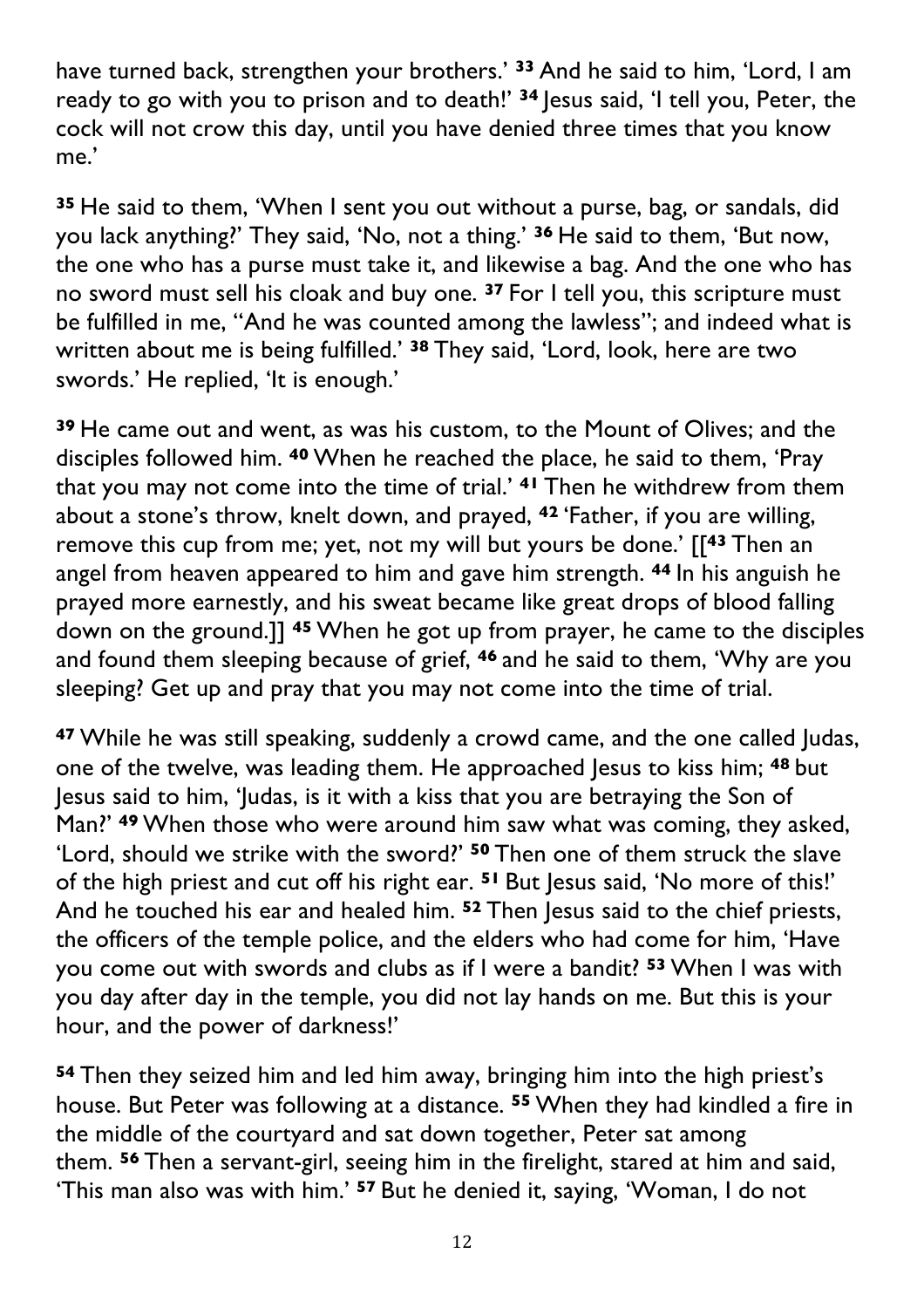know him.' **<sup>58</sup>** A little later someone else, on seeing him, said, 'You also are one of them.' But Peter said, 'Man, I am not!' **<sup>59</sup>** Then about an hour later yet another kept insisting, 'Surely this man also was with him; for he is a Galilean.' **<sup>60</sup>** But Peter said, 'Man, I do not know what you are talking about!' At that moment, while he was still speaking, the cock crowed. **<sup>61</sup>** The Lord turned and looked at Peter. Then Peter remembered the word of the Lord, how he had said to him, 'Before the cock crows today, you will deny me three times.' **<sup>62</sup>** And he went out and wept bitterly.

**<sup>63</sup>** Now the men who were holding Jesus began to mock him and beat him; **<sup>64</sup>** they also blindfolded him and kept asking him, 'Prophesy! Who is it that struck you?' **<sup>65</sup>** They kept heaping many other insults on him.

**<sup>66</sup>** When day came, the assembly of the elders of the people, both chief priests and scribes, gathered together, and they brought him to their council. **<sup>67</sup>** They said, 'If you are the Messiah, tell us.' He replied, 'If I tell you, you will not believe; **<sup>68</sup>** and if I question you, you will not answer. **<sup>69</sup>** But from now on the Son of Man will be seated at the right hand of the power of God.' **<sup>70</sup>** All of them asked, 'Are you, then, the Son of God?' He said to them, 'You say that I am.' **<sup>71</sup>** Then they said, 'What further testimony do we need? We have heard it ourselves from his own lips!'

Then the assembly rose as a body and brought Jesus before Pilate. **<sup>2</sup>** They began to accuse him, saying, 'We found this man perverting our nation, forbidding us to pay taxes to the emperor, and saying that he himself is the Messiah, a king.' **<sup>3</sup>** Then Pilate asked him, 'Are you the king of the Jews?' He answered, 'You say so.' **<sup>4</sup>** Then Pilate said to the chief priests and the crowds, 'I find no basis for an accusation against this man.' **<sup>5</sup>** But they were insistent and said, 'He stirs up the people by teaching throughout all Judea, from Galilee where he began even to this place.'

**<sup>6</sup>** When Pilate heard this, he asked whether the man was a Galilean. **<sup>7</sup>** And when he learned that he was under Herod's jurisdiction, he sent him off to Herod, who was himself in Jerusalem at that time. **<sup>8</sup>** When Herod saw Jesus, he was very glad, for he had been wanting to see him for a long time, because he had heard about him and was hoping to see him perform some sign. **<sup>9</sup>** He questioned him at some length, but Jesus gave him no answer. **<sup>10</sup>** The chief priests and the scribes stood by, vehemently accusing him. **<sup>11</sup>** Even Herod with his soldiers treated him with contempt and mocked him; then he put an elegant robe on him, and sent him back to Pilate. **<sup>12</sup>** That same day Herod and Pilate became friends with each other; before this they had been enemies.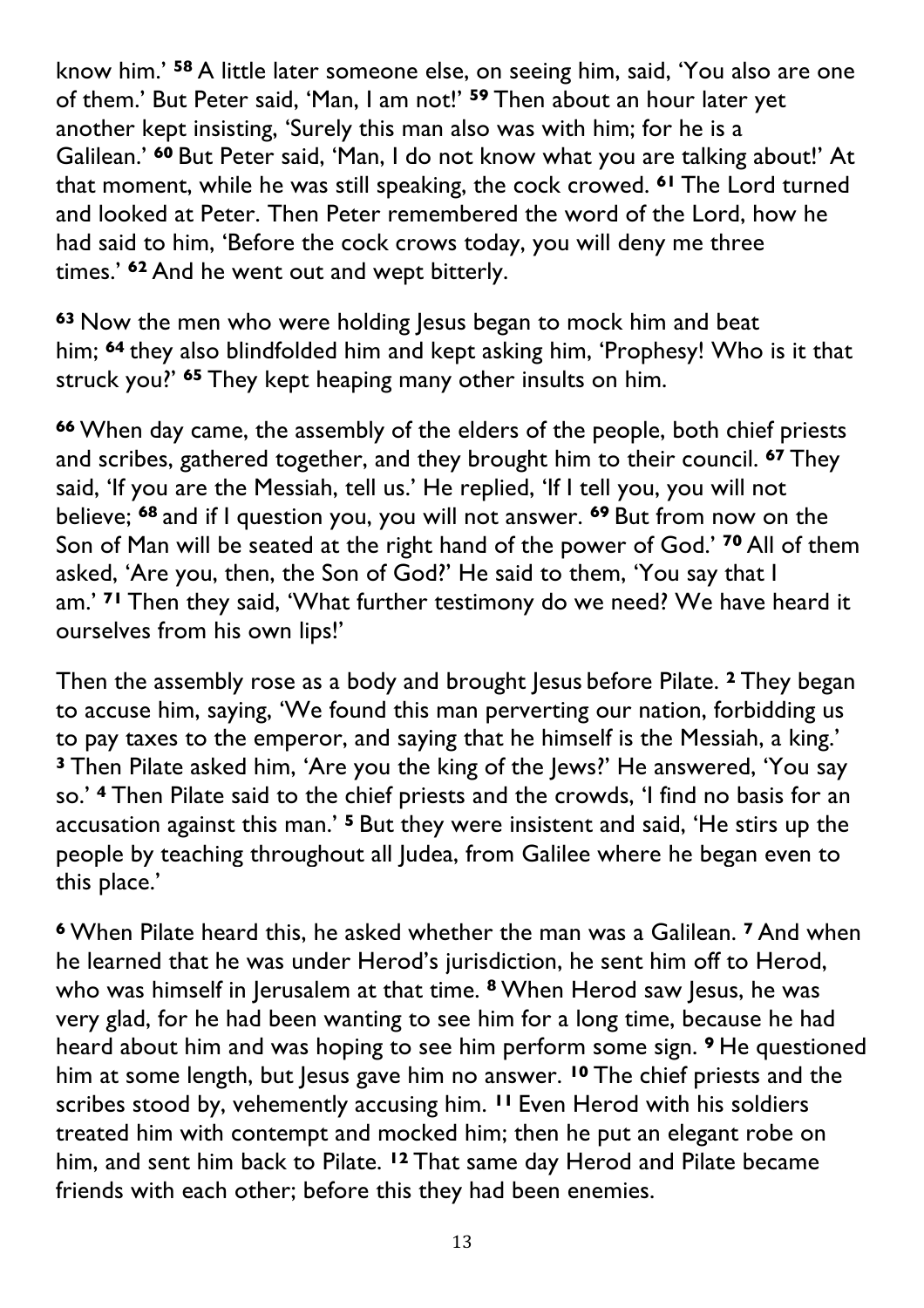**<sup>13</sup>** Pilate then called together the chief priests, the leaders, and the people, **<sup>14</sup>** and said to them, 'You brought me this man as one who was perverting the people; and here I have examined him in your presence and have not found this man guilty of any of your charges against him. **<sup>15</sup>** Neither has Herod, for he sent him back to us. Indeed, he has done nothing to deserve death. **<sup>16</sup>** I will therefore have him flogged and release him.'

**<sup>18</sup>** Then they all shouted out together, 'Away with this fellow! Release Barabbas for us!' **<sup>19</sup>** (This was a man who had been put in prison for an insurrection that had taken place in the city, and for murder.) **<sup>20</sup>** Pilate, wanting to release Jesus, addressed them again; **<sup>21</sup>** but they kept shouting, 'Crucify, crucify him!' **<sup>22</sup>** A third time he said to them, 'Why, what evil has he done? I have found in him no ground for the sentence of death; I will therefore have him flogged and then release him.' **<sup>23</sup>** But they kept urgently demanding with loud shouts that he should be crucified; and their voices prevailed. **<sup>24</sup>** So Pilate gave his verdict that their demand should be granted. **<sup>25</sup>** He released the man they asked for, the one who had been put in prison for insurrection and murder, and he handed Jesus over as they wished.

**<sup>26</sup>** As they led him away, they seized a man, Simon of Cyrene, who was coming from the country, and they laid the cross on him, and made him carry it behind Jesus. **<sup>27</sup>** A great number of the people followed him, and among them were women who were beating their breasts and wailing for him. **<sup>28</sup>** But Jesus turned to them and said, 'Daughters of Jerusalem, do not weep for me, but weep for yourselves and for your children. **<sup>29</sup>** For the days are surely coming when they will say, "Blessed are the barren, and the wombs that never bore, and the breasts that never nursed." **<sup>30</sup>** Then they will begin to say to the mountains, "Fall on us"; and to the hills, "Cover us." **<sup>31</sup>** For if they do this when the wood is green, what will happen when it is dry?'

**<sup>32</sup>** Two others also, who were criminals, were led away to be put to death with him. **<sup>33</sup>** When they came to the place that is called The Skull, they crucified Jesus there with the criminals, one on his right and one on his left. [[**<sup>34</sup>** Then Jesus said, 'Father, forgive them; for they do not know what they are doing.']] And they cast lots to divide his clothing. **<sup>35</sup>** And the people stood by, watching; but the leaders scoffed at him, saying, 'He saved others; let him save himself if he is the Messiah of God, his chosen one!' **<sup>36</sup>** The soldiers also mocked him, coming up and offering him sour wine, **<sup>37</sup>** and saying, 'If you are the King of the Jews, save yourself!' **<sup>38</sup>** There was also an inscription over him, 'This is the King of the Jews.'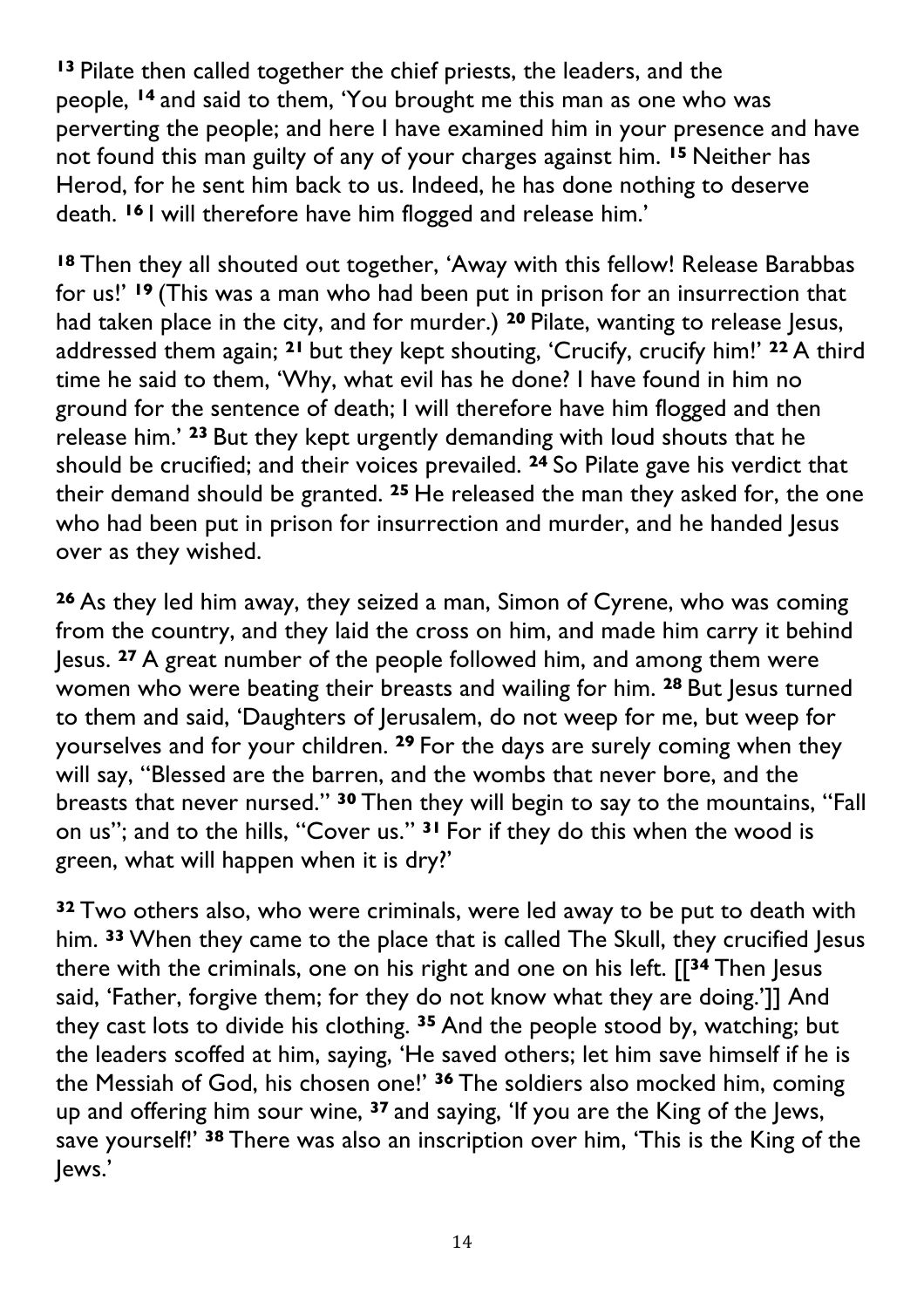**<sup>39</sup>** One of the criminals who were hanged there kept deriding him and saying, 'Are you not the Messiah? Save yourself and us!' **<sup>40</sup>** But the other rebuked him, saying, 'Do you not fear God, since you are under the same sentence of condemnation? **<sup>41</sup>** And we indeed have been condemned justly, for we are getting what we deserve for our deeds, but this man has done nothing wrong.<sup>'</sup> <sup>42</sup> Then he said, 'Jesus, remember me when you come into your kingdom.' **<sup>43</sup>** He replied, 'Truly I tell you, today you will be with me in Paradise.'

**<sup>44</sup>** It was now about noon, and darkness came over the whole land until three in the afternoon, **<sup>45</sup>** while the sun's light failed; and the curtain of the temple was torn in two. **<sup>46</sup>** Then Jesus, crying with a loud voice, said, 'Father, into your hands I commend my spirit.' Having said this, he breathed his last. **<sup>47</sup>** When the centurion saw what had taken place, he praised God and said, 'Certainly this man was innocent.' **<sup>48</sup>** And when all the crowds who had gathered there for this spectacle saw what had taken place, they returned home, beating their breasts. **<sup>49</sup>** But all his acquaintances, including the women who had followed him from Galilee, stood at a distance, watching these things.

**<sup>50</sup>** Now there was a good and righteous man named Joseph, who, though a member of the council, **<sup>51</sup>** had not agreed to their plan and action. He came from the Jewish town of Arimathea, and he was waiting expectantly for the kingdom of God. **<sup>52</sup>** This man went to Pilate and asked for the body of Jesus. **<sup>53</sup>** Then he took it down, wrapped it in a linen cloth, and laid it in a rockhewn tomb where no one had ever been laid. **<sup>54</sup>** It was the day of Preparation, and the sabbath was beginning. **<sup>55</sup>** The women who had come with him from Galilee followed, and they saw the tomb and how his body was laid. **<sup>56</sup>** Then they returned, and prepared spices and ointments.

On the sabbath they rested according to the commandment.

*At the end*

This is the Passion of the Lord.

**Sermon**

*After the sermon, we share a time of quiet.*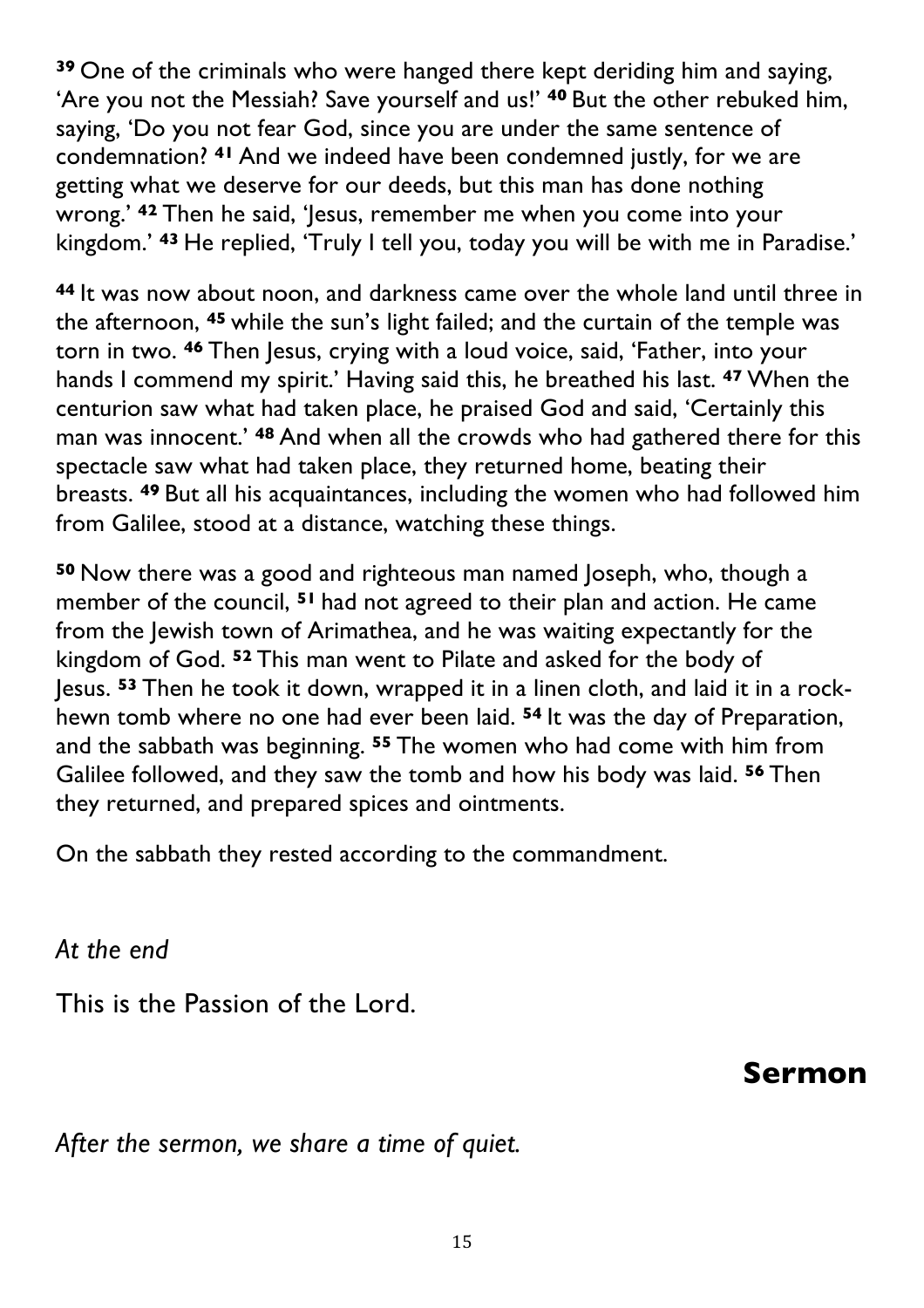Let us affirm our faith in Jesus Christ the Son of God.

*All***: Though he was divine, he did not cling to equality with God, but made himself nothing. Taking the form of a slave, he was born in human likeness. He humbled himself and was obedient to death, even the death of the cross. Therefore God has raised him on high, and given him the name above every name: that at the name of Jesus every knee should bow, and every voice proclaim that Jesus Christ is Lord, to the glory of God the Father. Amen.**

*cf Philippians 2.6-11*

#### **Prayers of Intercession**

Lord, in your mercy *All***: hear our prayer**

*At the end:* Merciful Father,

*All:* **accept these prayers for the sake of your Son, our Saviour Jesus Christ. Amen.**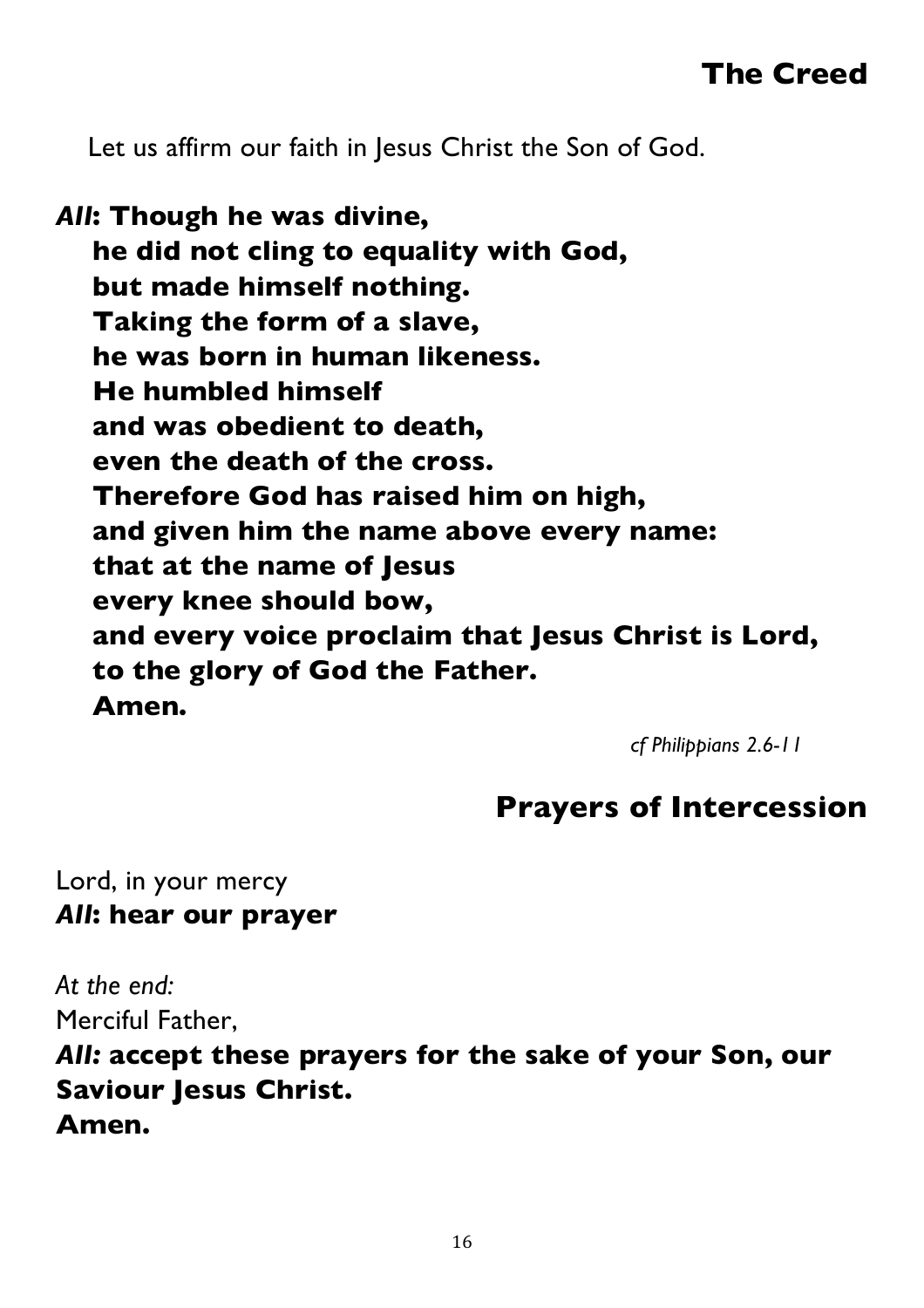# *The Liturgy of the Sacrament*

## **The Peace**

Once we were far off, but now in union with Christ Jesus we have been brought near through the shedding of Christ's blood, for he is our peace.

*Ephesians 2.13,14*

#### The peace of the Lord be always with you *All***: and also with you.**

*There will not be a collection plate passed around today, but please give generously to support St James (details on p.2).*

## **Hymn – All glory, laud and honour**

*All glory, laud and honour, to thee, Redeemer King, to whom the lips of children made sweet hosannas ring.* 

- 1. Thou art the king of Israel, thou David's royal Son, who in the Lord's name comest, the King and blessed one.
- 2. The company of angels are praising thee on high, and mortals, joined with all things created, make reply.
- 3. The people of the Hebrews with palms before thee went: our praise and prayer and anthems before thee we present.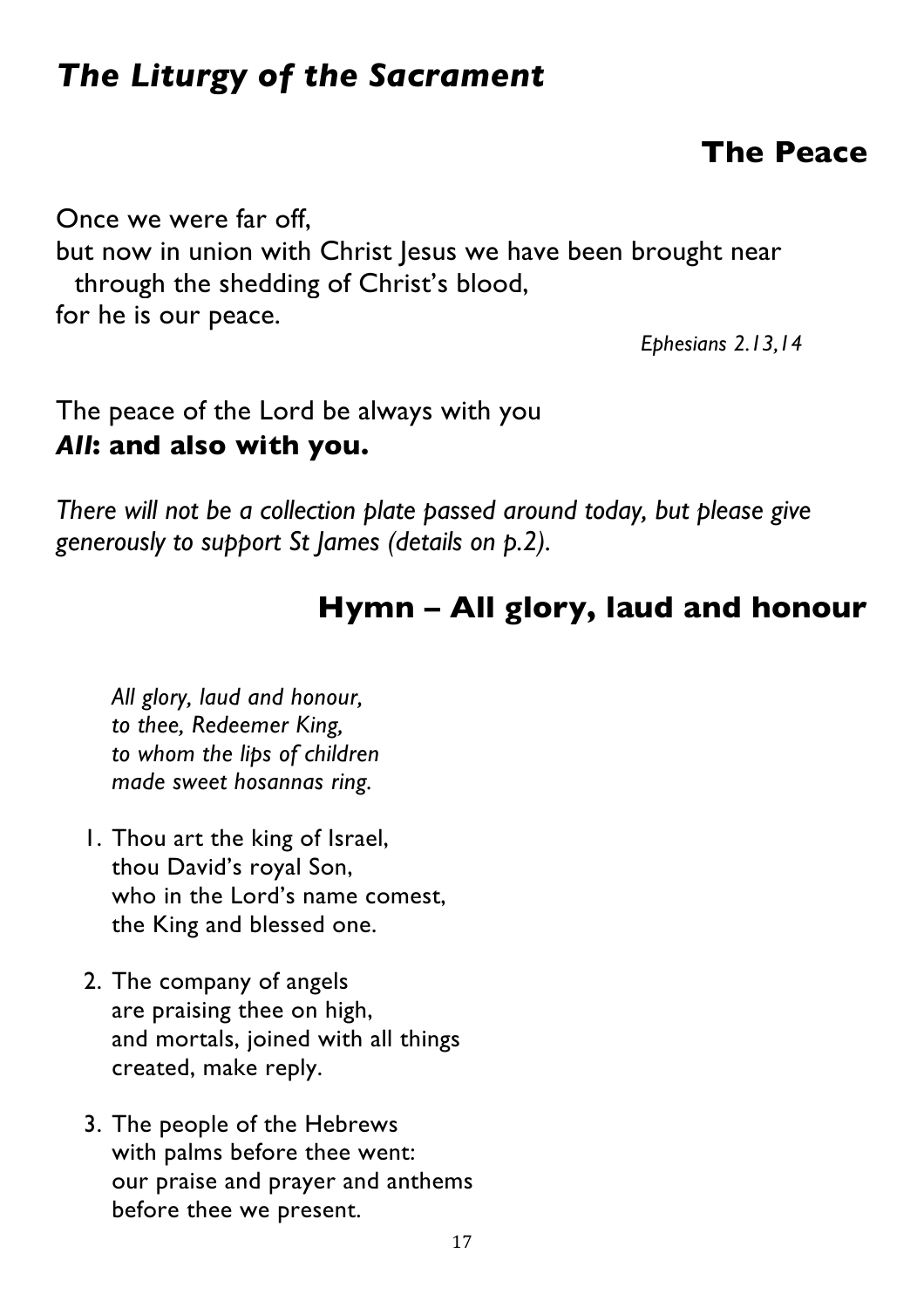- 4. To thee before thy passion they sang their hymns of praise: to thee now high exalted our melody we raise.
- 5. Thou didst accept their praises, accept the prayers we bring, who in all good delightest, thou good and gracious king.

#### **The Eucharistic Prayer**

#### The Lord is here *All:* **His Spirit is with us**

#### Lift up your hearts *All:* **We lift them to the Lord.**

Let us give thanks to the Lord our God. *All:* **It is right to give thanks and praise.**

And now we give you thanks because, for our salvation, he was obedient even to death on the cross. The tree of shame was made the tree of glory; and where life was lost, there life has been restored. Your Word goes out to call us home

to the city where angels sing your praise. We join with them in heaven's song:

*All:* **Holy, holy, holy Lord, God of power and might, heaven and earth are full of your glory. Hosanna in the highest.**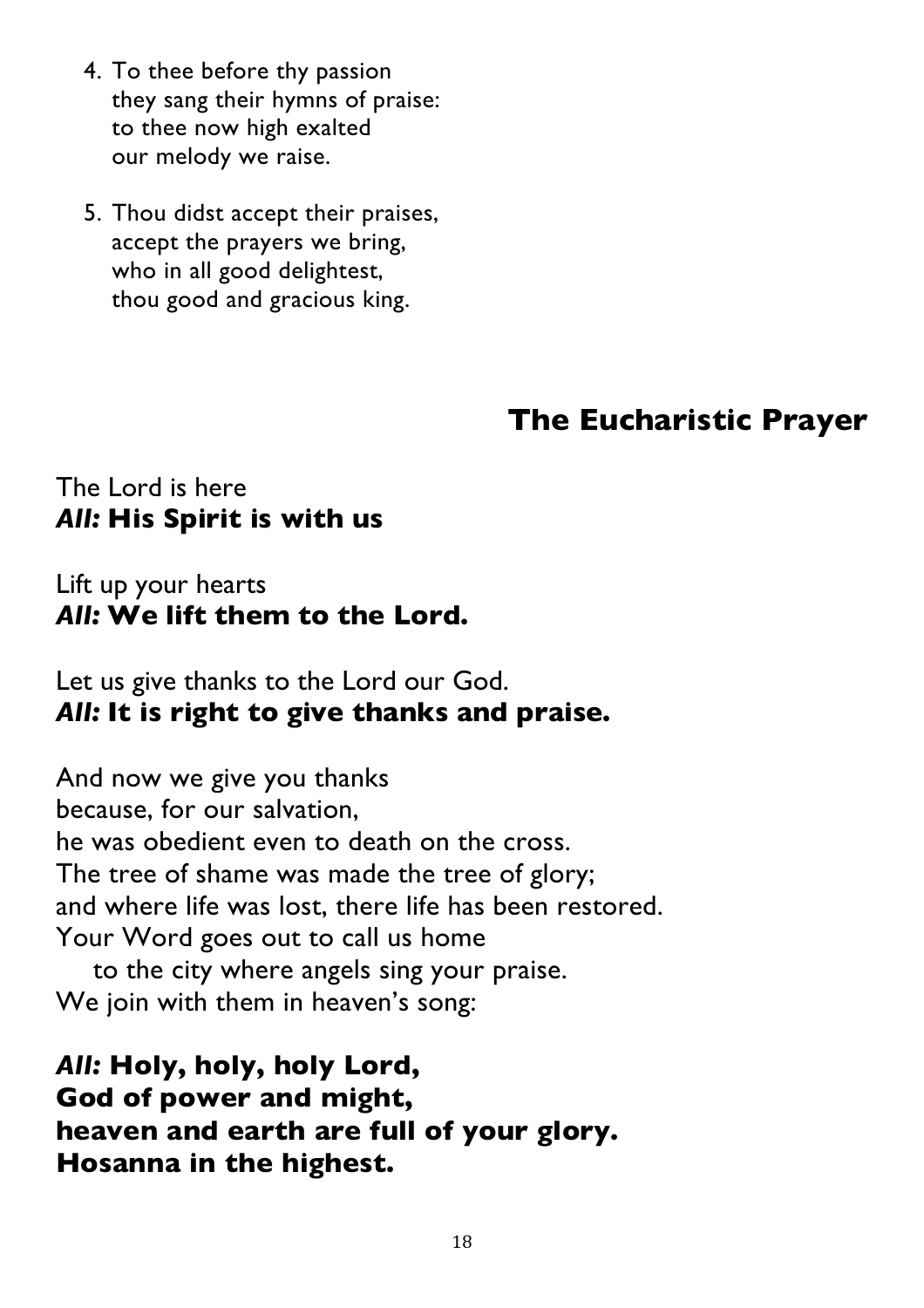#### **Blessed is he who comes in the name of the Lord. Hosanna in the highest.**

Father of all, we give you thanks for every gift that comes from heaven.

To the darkness Jesus came as your light.

With signs of faith and words of hope

he touched untouchables with love and washed the guilty clean. This is his story.

#### *All:* **This is our song: Hosanna in the highest.**

The crowds came out to see your Son, yet at the end they turned on him. On the night he was betrayed he came to table with his friends

to celebrate the freedom of your people. This is his story.

### *All:* **This is our song: Hosanna in the highest.**

Jesus blessed you, Father, for the food; he took bread, gave thanks, broke it and said: This is my body, given for you all. Jesus then gave thanks for the wine; he took the cup, gave it and said: This is my blood, shed for you all

for the forgiveness of sins. Do this in remembrance of me. This is our story.

#### *All:* **This is our song: Hosanna in the highest.**

Therefore, Father, with this bread and this cup we celebrate the cross on which he died to set us free.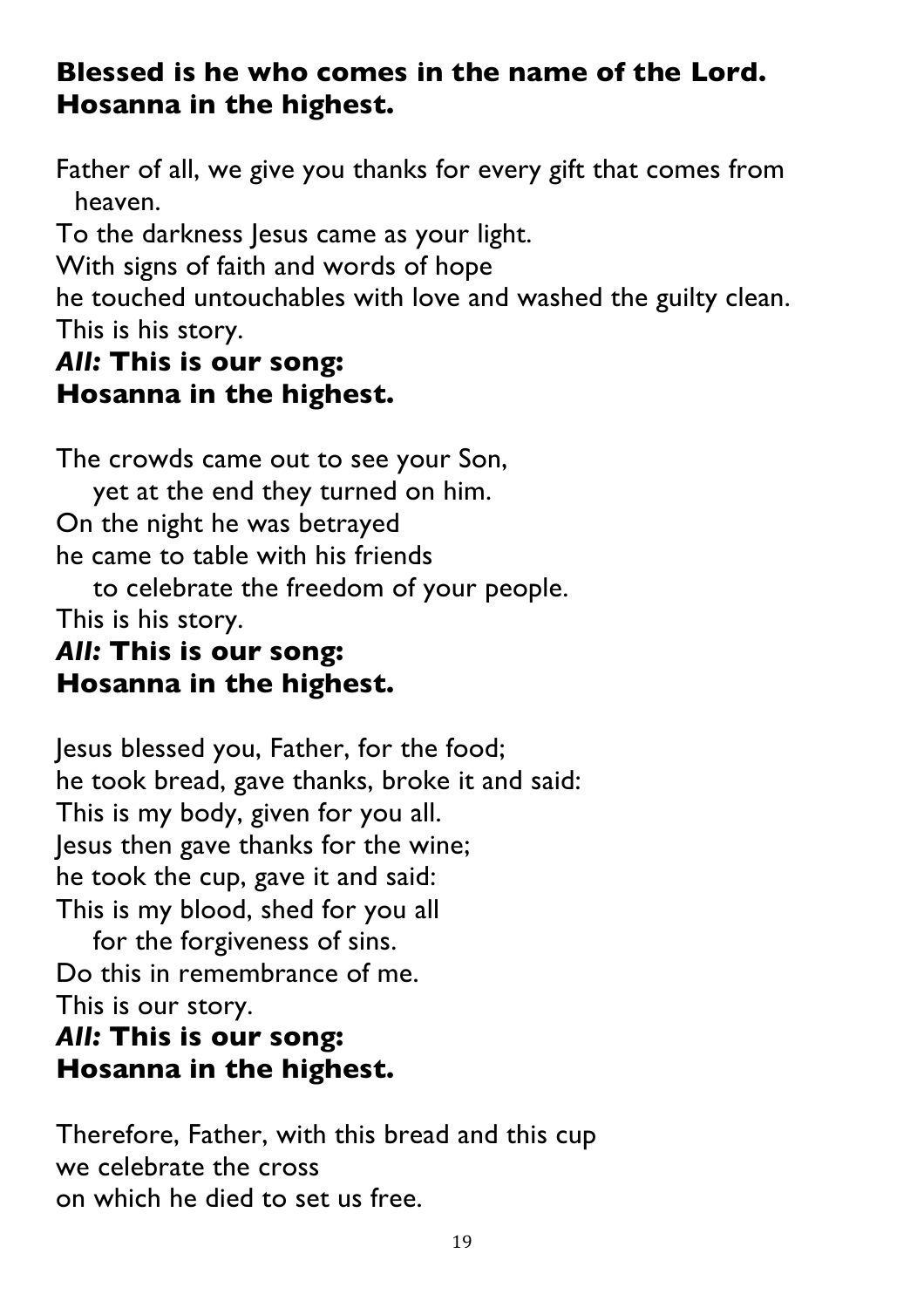Defying death he rose again and is alive with you to plead for us and all the world. This is our story.

#### *All:* **This is our song: Hosanna in the highest.**

Send your Spirit on us now that by these gifts we may feed on Christ with opened eyes and hearts on fire. May we and all who share this food offer ourselves to live for you and be welcomed at your feast in heaven where all creation worships you, Father, Son and Holy Spirit: *All:* **Blessing and honour and glory and power be yours for ever and ever. Amen.**

### **The Lord's Prayer**

Standing at the foot of the cross, let us pray with confidence as our Saviour has taught us

**Our Father, who art in heaven, hallowed be thy name; thy kingdom come; thy will be done; on earth as it is in heaven. Give us this day our daily bread. And forgive us our trespasses, as we forgive those who trespass against us. And lead us not into temptation; but deliver us from evil. For thine is the kingdom, the power and the glory,**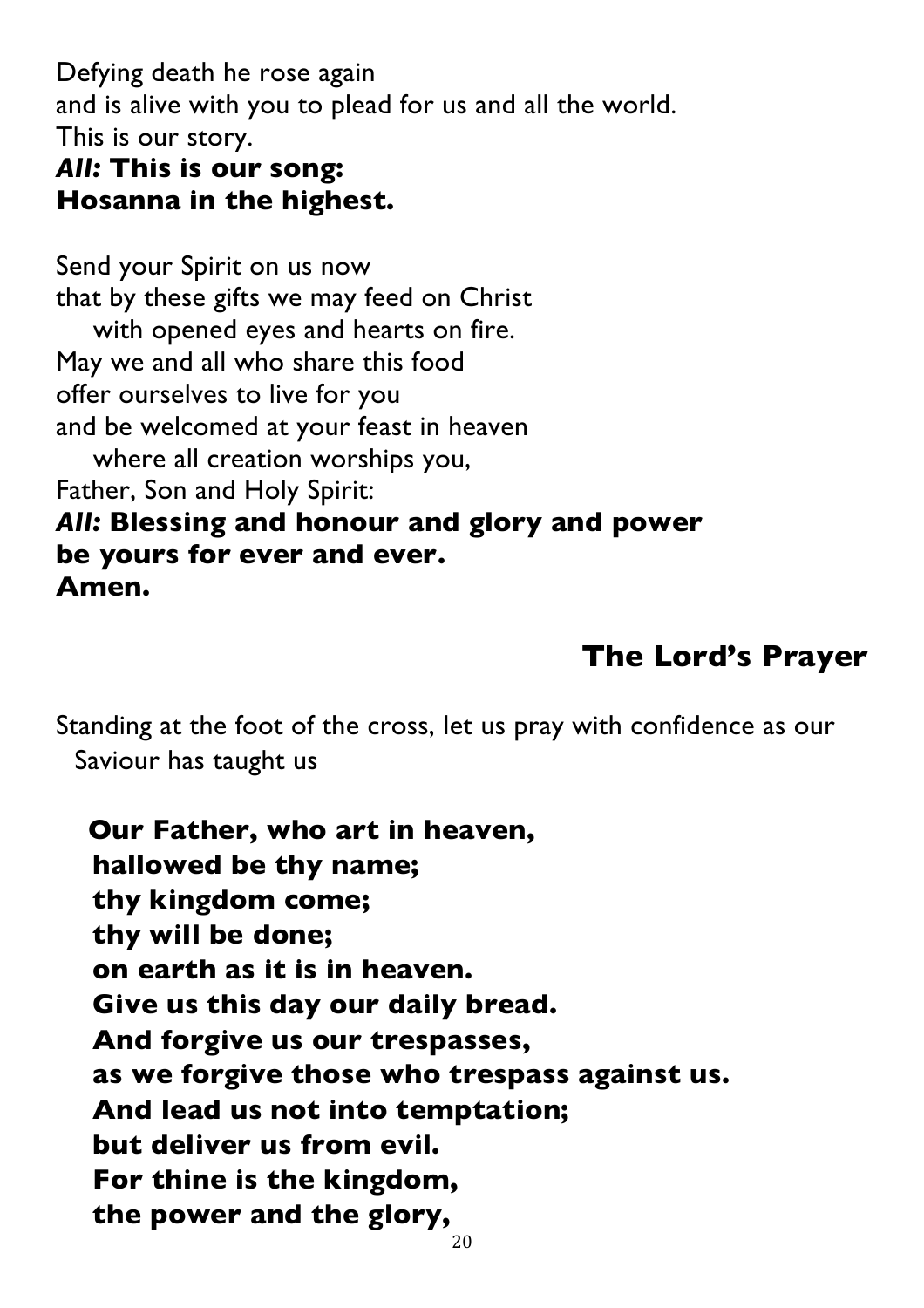**for ever and ever. Amen.**

### **Breaking of the Bread**

Every time we eat this bread and drink this cup *All:* **we proclaim the Lord's death until he comes**

*All***: Lamb of God,**

**you take away the sin of the world, have mercy on us.**

**Lamb of God, you take away the sin of the world, have mercy on us.**

**Lamb of God, you take away the sin of the world, grant us peace.**

# **Giving of Communion**

Jesus is the Lamb of God who takes away the sin of the world. Blessed are those who are called to his supper.

*All:* **Lord, I am not worthy to receive you, but only say the word, and I shall be healed.**

*We are guided forward by the stewards to receive the bread or a blessing.*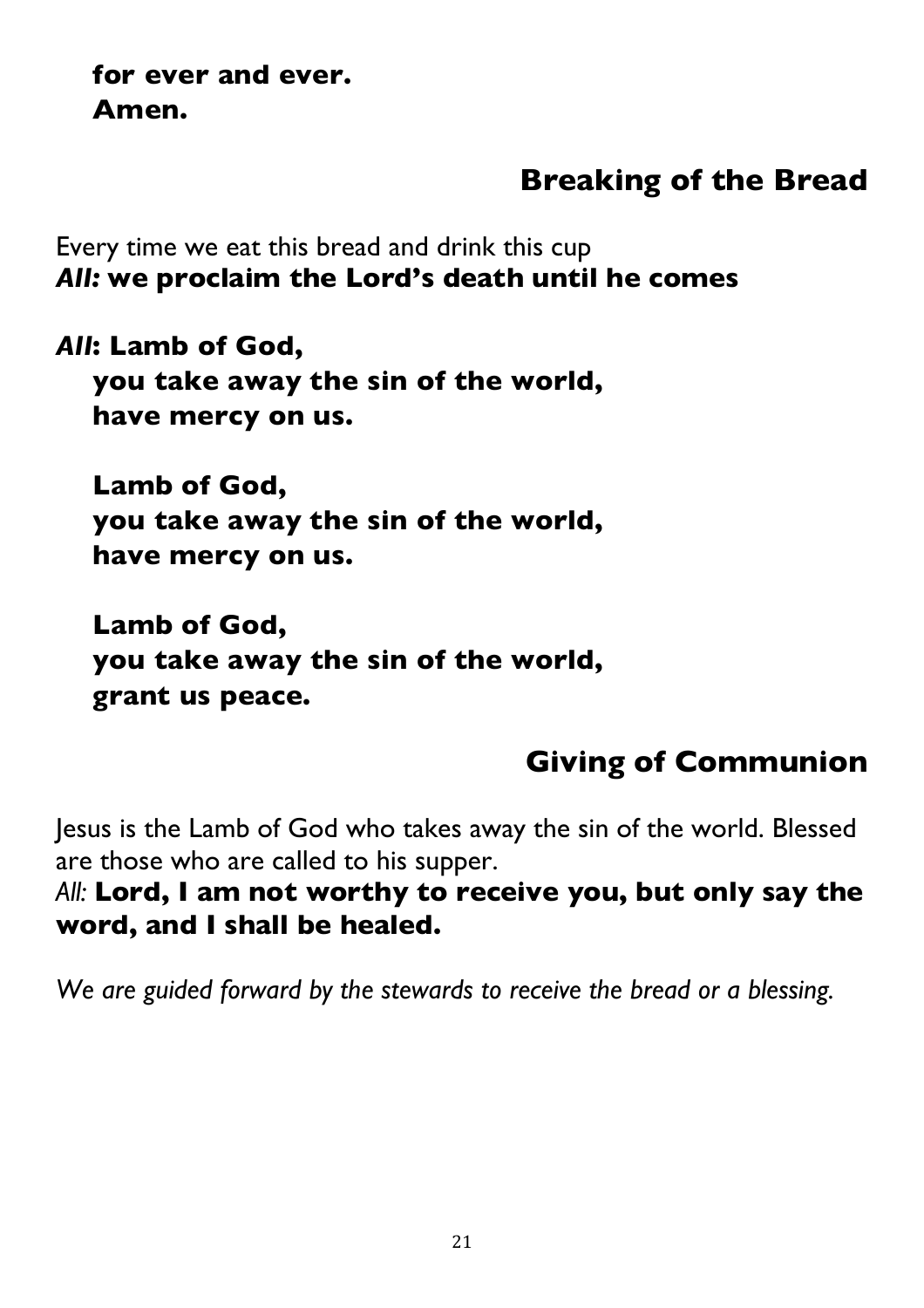**Thanks be to you, Lord Jesus Christ, for all the benefits you have given me, for all the pain and insults you have borne for me. Since I cannot now receive you sacramentally, I ask you to come spiritually into my heart. O most merciful redeemer, friend and brother, may I know you more clearly, love you more dearly, and follow you more nearly, day by day. Amen.**

*We are guided forward by the stewards to receive the bread or a blessing.*

### **Prayer after Communion**

**Father of all, we give you thanks and praise, that when we were still far off you met us in your Son and brought us home. Dying and living, he declared your love, gave us grace, and opened the gate of glory. May we who share Christ's body live his risen life; we who drink his cup bring life to others; we whom the Spirit lights give light to the world. Keep us firm in the hope you have set before us, so we and all your children shall be free, and the whole earth live to praise your name; through Christ our Lord. Amen.**